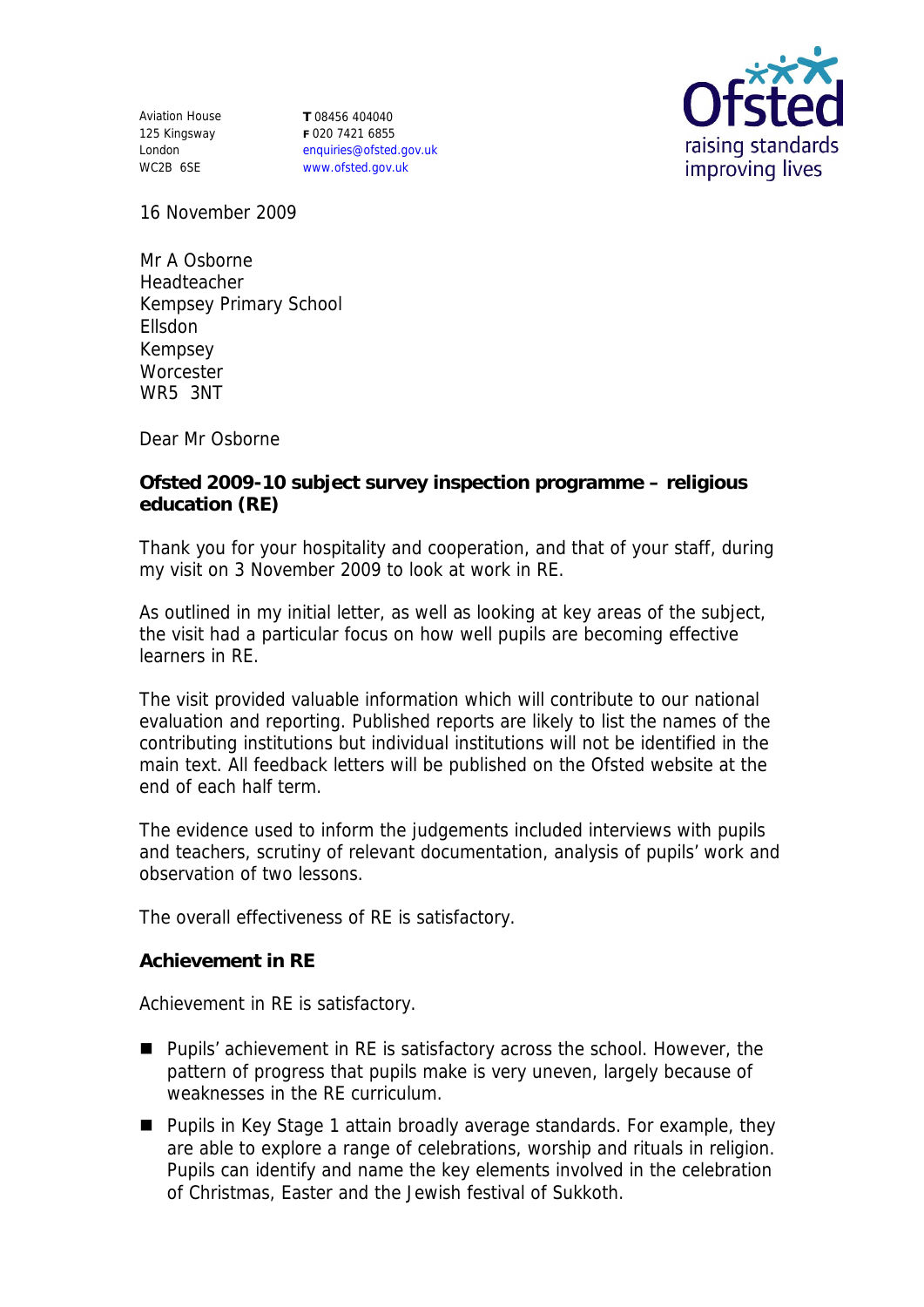- Throughout Years 3 to 6, pupils extend their knowledge of different religions. However, the depth of their understanding and their ability to investigate, analyse and apply religious concepts are limited because of weaknesses in planning. By the end of Key Stage 2, pupils reach standards which are broadly in line with the expectations in the locally agreed syllabus.
- Pupils work cooperatively and listen well to each other's point of view. RE makes a sound contribution to the pupils' personal development. However, they have a rather restricted understanding of their learning in RE. They can recall some basic information but have only a limited ability to talk about their understanding of the diversity of religion.

**Quality of teaching of RE** 

The quality of teaching is satisfactory.

- Teaching in RE includes a number of good features. Teachers use good stimulus activities to engage the pupils' interest and ensure they are involved actively in their learning. In the best lessons, activities are planned well, clearly structured and challenging, with questioning by the teacher that is well-focused. Careful attention is paid to linking the 'learning about' and 'learning from' aspects of the subject.
- Good use is made of group work to extend pupils' thinking. For example, pupils in Year 2 engaged in a useful mind-mapping exercise designed to extend their understanding of celebrations.
- While the best teaching secures good sustained learning which is based on clear objectives, occasionally these features are less evident. When this occurs, learning is less challenging and focused. Moreover, activities are not sufficiently differentiated to meet the needs of all pupils.

**Quality of the curriculum in RE** 

The curriculum in RE is satisfactory.

- The RE curriculum is based closely on the requirements of the locally agreed syllabus. However, the curriculum is less well-matched to the pupils' learning needs and its limitations are a significant factor which impedes the translation of good teaching into good achievement.
- $\blacksquare$  The school is keen to extend the more creative approaches to the delivery of RE. The coordinator is aware that a new locally agreed syllabus is being developed and is, understandably, awaiting this before undertaking a more radical review of the RE curriculum. At present, most RE is delivered on a weekly basis in small units on a four-year rolling programme. As a result, learning sometimes tends to be fragmented.
- Some progress has been made recently in developing the familiarity of staff with the levels of attainment in the agreed syllabus. This has helped the subject coordinator to undertake some monitoring of the pattern of pupils' achievement and identify areas for improvement. However, limited